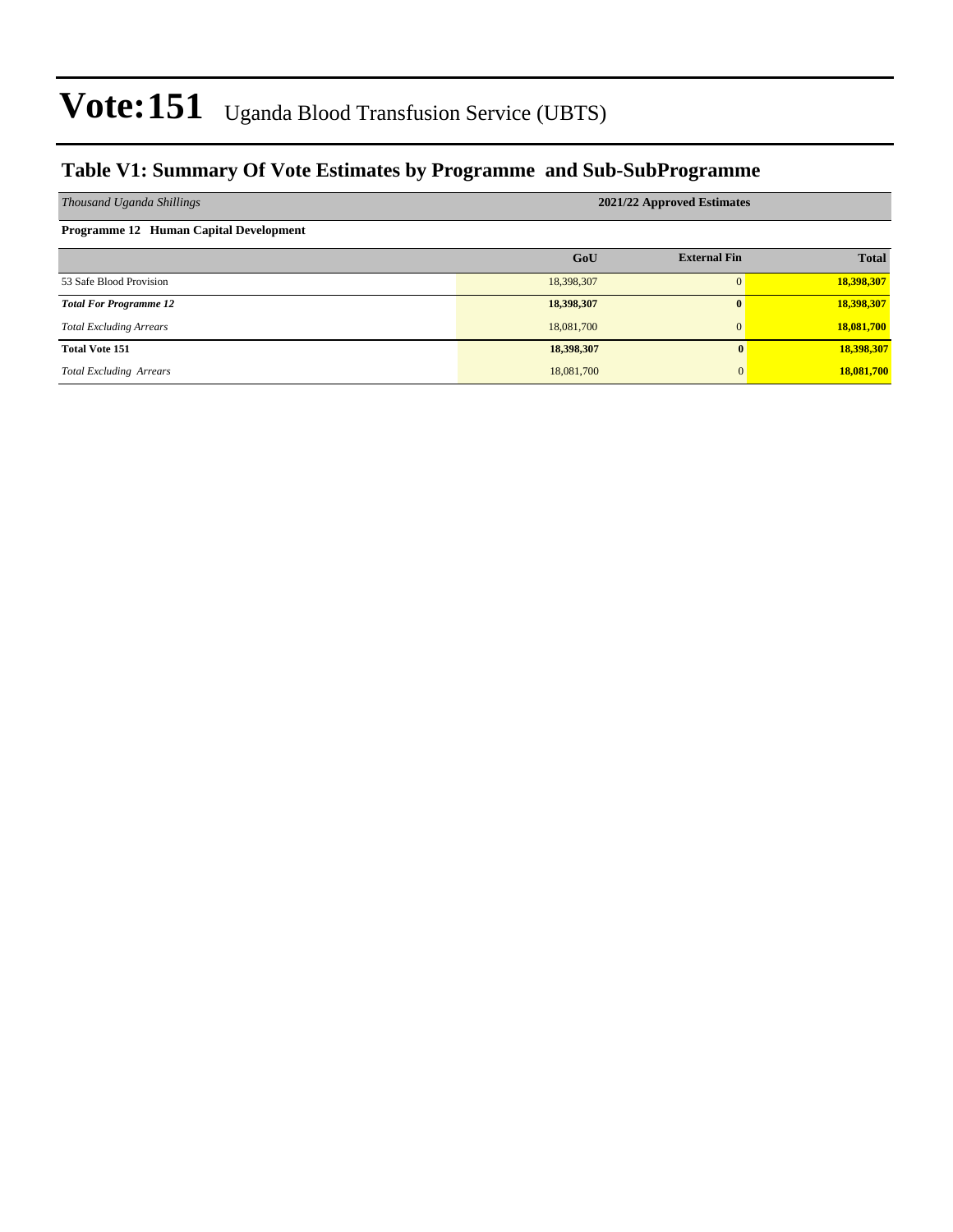### **Table V2: Summary Of Vote Estimates by Sub-SubProgramme,Department and Project**

| Thousand Uganda Shillings                                                 |                  | 2020/21 Approved Budget | 2021/22 Approved Estimates |              |                |                               |              |
|---------------------------------------------------------------------------|------------------|-------------------------|----------------------------|--------------|----------------|-------------------------------|--------------|
| <b>Sub-SubProgramme 53 Safe Blood Provision</b>                           |                  |                         |                            |              |                |                               |              |
| <b>Recurrent Budget Estimates</b>                                         | <b>Wage</b>      | <b>Non-Wage</b>         | <b>AIA</b>                 | <b>Total</b> | <b>Wage</b>    | <b>Non-Wage</b>               | <b>Total</b> |
| 01 Administration                                                         | 3,922,861        | 595,832                 | $\boldsymbol{0}$           | 4,518,693    | 3,922,861      | 545,784                       | 4,468,646    |
| 02 Regional Blood Banks                                                   | $\mathbf{0}$     | 11,171,532              | $\overline{0}$             | 11,171,532   | $\overline{0}$ | 11,708,331                    | 11,708,331   |
| 03 Internal Audit                                                         | $\mathbf{0}$     | 40,000                  | $\overline{0}$             | 40,000       | $\mathbf{0}$   | 40,000                        | 40,000       |
| <b>Total Recurrent Budget Estimates for Sub-</b><br><b>SubProgramme</b>   | 3,922,861        | 11,807,363              | $\bf{0}$                   | 15,730,225   | 3,922,861      | 12,294,116                    | 16,216,977   |
| Development Budget Estimates                                              | <b>GoU</b> Dev't | <b>External Fin</b>     | <b>AIA</b>                 | <b>Total</b> |                | <b>GoU Dev't External Fin</b> | <b>Total</b> |
| 1672 Retooling of Uganda Blood Transfusion services                       | 1,870,000        | $\mathbf{0}$            | $\boldsymbol{0}$           | 1,870,000    | 2,181,330      | $\mathbf{0}$                  | 2,181,330    |
| <b>Total Development Budget Estimates for Sub-</b><br><b>SubProgramme</b> | 1,870,000        | $\bf{0}$                | $\bf{0}$                   | 1,870,000    | 2,181,330      | $\bf{0}$                      | 2,181,330    |
|                                                                           | GoU              | <b>External Fin</b>     | <b>AIA</b>                 | <b>Total</b> | GoU            | <b>External Fin</b>           | <b>Total</b> |
| <b>Total For Sub-SubProgramme 53</b>                                      | 17,600,225       | $\bf{0}$                | $\bf{0}$                   | 17,600,225   | 18,398,307     | $\bf{0}$                      | 18,398,307   |
| <b>Total Excluding Arrears</b>                                            | 17,544,900       | $\mathbf{0}$            | $\overline{0}$             | 17,544,900   | 18,081,700     | $\mathbf{0}$                  | 18,081,700   |
| <b>Total Vote 151</b>                                                     | 17,600,225       | $\bf{0}$                | $\bf{0}$                   | 17,600,225   | 18,398,307     | $\bf{0}$                      | 18,398,307   |
| <b>Total Excluding Arrears</b>                                            | 17,544,900       | $\mathbf{0}$            | $\mathbf{0}$               | 17,544,900   | 18,081,700     | $\mathbf{0}$                  | 18,081,700   |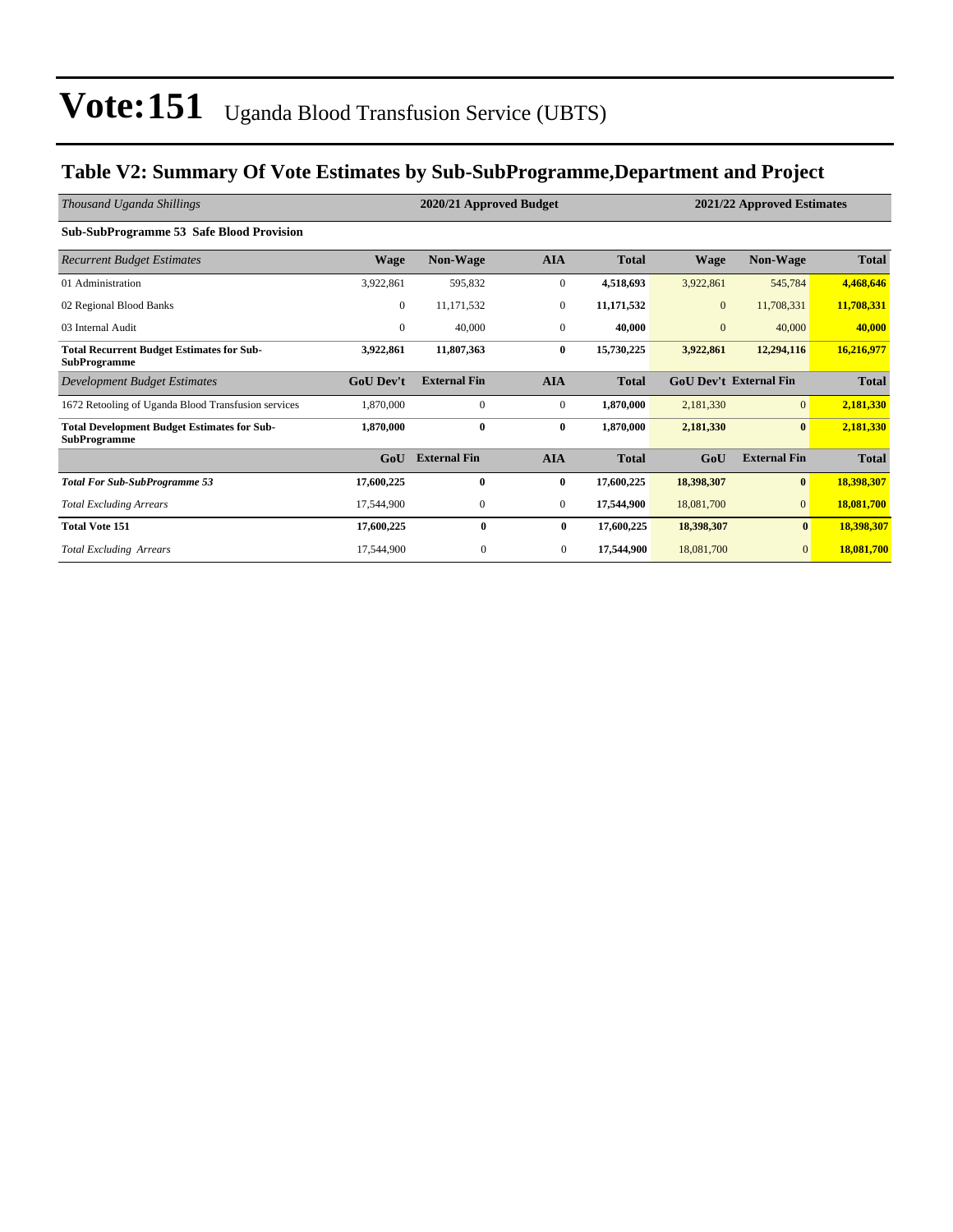### **Table V3: Summary Vote Estimates by Item**

| Thousand Uganda Shillings                                   |                  | 2020/21 Approved Budget |                  |              | 2021/22 Approved Estimates |                     |                         |  |
|-------------------------------------------------------------|------------------|-------------------------|------------------|--------------|----------------------------|---------------------|-------------------------|--|
|                                                             | GoU              | External Fin            | AIA              | <b>Total</b> | GoU                        | <b>External Fin</b> | <b>Total</b>            |  |
| <b>Employees, Goods and Services (Outputs Provided)</b>     | 15,674,900       | $\bf{0}$                | $\pmb{0}$        | 15,674,900   | 16,211,700                 | $\bf{0}$            | 16,211,700              |  |
| 211101 General Staff Salaries                               | 3,922,861        | $\bf{0}$                | $\bf{0}$         | 3,922,861    | 3,922,861                  | $\bf{0}$            | 3,922,861               |  |
| 211103 Allowances (Inc. Casuals, Temporary)                 | 1,034,502        | $\bf{0}$                | $\bf{0}$         | 1,034,502    | 1,084,502                  | $\bf{0}$            | 1,084,502               |  |
| 212102 Pension for General Civil Service                    | 338,600          | $\bf{0}$                | $\bf{0}$         | 338,600      | 338,600                    | $\bf{0}$            | 338,600                 |  |
| 213001 Medical expenses (To employees)                      | 40,500           | $\bf{0}$                | $\bf{0}$         | 40,500       | 41,000                     | $\bf{0}$            | 41,000                  |  |
| 213002 Incapacity, death benefits and funeral expenses      | 20,000           | $\bf{0}$                | $\bf{0}$         | 20,000       | 40,000                     | $\bf{0}$            | 40,000                  |  |
| 213004 Gratuity Expenses                                    | 13,374           | $\bf{0}$                | 0                | 13,374       | 550,174                    | $\bf{0}$            | 550,174                 |  |
| 221001 Advertising and Public Relations                     | 100,000          | $\bf{0}$                | $\bf{0}$         | 100,000      | 150,000                    | $\bf{0}$            | 150,000                 |  |
| 221002 Workshops and Seminars                               | 50,185           | $\bf{0}$                | $\bf{0}$         | 50,185       | $\bf{0}$                   | $\bf{0}$            | $\overline{\mathbf{0}}$ |  |
| 221003 Staff Training                                       | 268,000          | $\bf{0}$                | $\bf{0}$         | 268,000      | $\bf{0}$                   | $\bf{0}$            | $\bf{0}$                |  |
| 221005 Hire of Venue (chairs, projector, etc)               | 153,150          | $\bf{0}$                | $\bf{0}$         | 153,150      | 153,150                    | $\bf{0}$            | 153,150                 |  |
| 221007 Books, Periodicals & Newspapers                      | 17,977           | $\bf{0}$                | 0                | 17,977       | 17,977                     | $\bf{0}$            | 17,977                  |  |
| 221008 Computer supplies and Information Technology<br>(TT) | 892,790          | $\bf{0}$                | $\bf{0}$         | 892,790      | 892,790                    | $\bf{0}$            | 892,790                 |  |
| 221009 Welfare and Entertainment                            | 76,000           | $\bf{0}$                | $\bf{0}$         | 76,000       | $\bf{0}$                   | $\bf{0}$            | $\overline{\mathbf{0}}$ |  |
| 221010 Special Meals and Drinks                             | 900,000          | $\bf{0}$                | 0                | 900,000      | 976,000                    | $\bf{0}$            | 976,000                 |  |
| 221011 Printing, Stationery, Photocopying and Binding       | 162,682          | $\bf{0}$                | $\boldsymbol{0}$ | 162,682      | 252,867                    | $\bf{0}$            | 252,867                 |  |
| 221012 Small Office Equipment                               | 13,498           | $\bf{0}$                | $\bf{0}$         | 13,498       | 13,498                     | $\bf{0}$            | 13,498                  |  |
| 221020 IPPS Recurrent Costs                                 | 24,000           | $\bf{0}$                | 0                | 24,000       | $\bf{0}$                   | $\bf{0}$            | $\overline{\mathbf{0}}$ |  |
| 222001 Telecommunications                                   | 12,000           | $\bf{0}$                | $\bf{0}$         | 12,000       | 12,000                     | $\bf{0}$            | 12,000                  |  |
| 223005 Electricity                                          | 400,000          | $\bf{0}$                | 0                | 400,000      | 400,000                    | $\bf{0}$            | 400,000                 |  |
| 223006 Water                                                | 50,000           | $\bf{0}$                | $\bf{0}$         | 50,000       | 50,000                     | $\bf{0}$            | 50,000                  |  |
| 224004 Cleaning and Sanitation                              | 344,000          | $\bf{0}$                | $\bf{0}$         | 344,000      | 344,000                    | $\bf{0}$            | 344,000                 |  |
| 224005 Uniforms, Beddings and Protective Gear               | 132,000          | $\bf{0}$                | $\bf{0}$         | 132,000      | 132,000                    | $\bf{0}$            | 132,000                 |  |
| 225001 Consultancy Services- Short term                     | 80,000           | $\bf{0}$                | $\bf{0}$         | 80,000       | 80,000                     | $\bf{0}$            | 80,000                  |  |
| 227001 Travel inland                                        | 2,684,118        | $\bf{0}$                | 0                | 2,684,118    | 2,772,118                  | $\bf{0}$            | 2,772,118               |  |
| 227002 Travel abroad                                        | 50,000           | $\bf{0}$                | 0                | 50,000       | $\bf{0}$                   | $\bf{0}$            | $\bf{0}$                |  |
| 227004 Fuel, Lubricants and Oils                            | 1,816,039        | $\bf{0}$                | 0                | 1,816,039    | 1,850,039                  | $\bf{0}$            | 1,850,039               |  |
| 228001 Maintenance - Civil                                  | 100,000          | $\bf{0}$                | 0                | 100,000      | 100,000                    | $\bf{0}$            | 100,000                 |  |
| 228002 Maintenance - Vehicles                               | 850,810          | $\bf{0}$                | $\bf{0}$         | 850,810      | 930,310                    | $\pmb{0}$           | 930,310                 |  |
| 228003 Maintenance – Machinery, Equipment &<br>Furniture    | 527,814          | $\bf{0}$                | $\bf{0}$         | 527,814      | 507,814                    | $\bf{0}$            | 507,814                 |  |
| 282101 Donations                                            | 600,000          | $\bf{0}$                | $\bf{0}$         | 600,000      | 600,000                    | $\bf{0}$            | 600,000                 |  |
| <b>Investment</b> (Capital Purchases)                       | 1,870,000        | $\bf{0}$                | $\bf{0}$         | 1,870,000    | 1,870,000                  | $\bf{0}$            | 1,870,000               |  |
| 312101 Non-Residential Buildings                            | 720,000          | $\bf{0}$                | $\bf{0}$         | 720,000      | 473,000                    | $\bf{0}$            | 473,000                 |  |
| 312201 Transport Equipment                                  | 480,000          | $\bf{0}$                | $\bf{0}$         | 480,000      | 622,000                    | $\bf{0}$            | 622,000                 |  |
| 312212 Medical Equipment                                    | 100,000          | $\bf{0}$                | $\bf{0}$         | 100,000      | 200,000                    | $\bf{0}$            | 200,000                 |  |
| 312213 ICT Equipment                                        | 270,000          | $\bf{0}$                | $\bf{0}$         | 270,000      | 270,000                    | $\bf{0}$            | 270,000                 |  |
| 312214 Laboratory Equipments                                | 300,000          | $\bf{0}$                | $\bf{0}$         | 300,000      | 305,000                    | $\bf{0}$            | 305,000                 |  |
| <b>Arrears</b>                                              | 55,325           | $\bf{0}$                | $\bf{0}$         | 55,325       | 316,607                    | $\bf{0}$            | 316,607                 |  |
| 321605 Domestic arrears (Budgeting)                         | $\boldsymbol{0}$ | $\bf{0}$                | 0                | 0            | 311,330                    | $\bf{0}$            | 311,330                 |  |
| 321614 Electricity arrears (Budgeting)                      | 53,926           | $\bf{0}$                | $\bf{0}$         | 53,926       | $\boldsymbol{0}$           | $\bf{0}$            | $\bf{0}$                |  |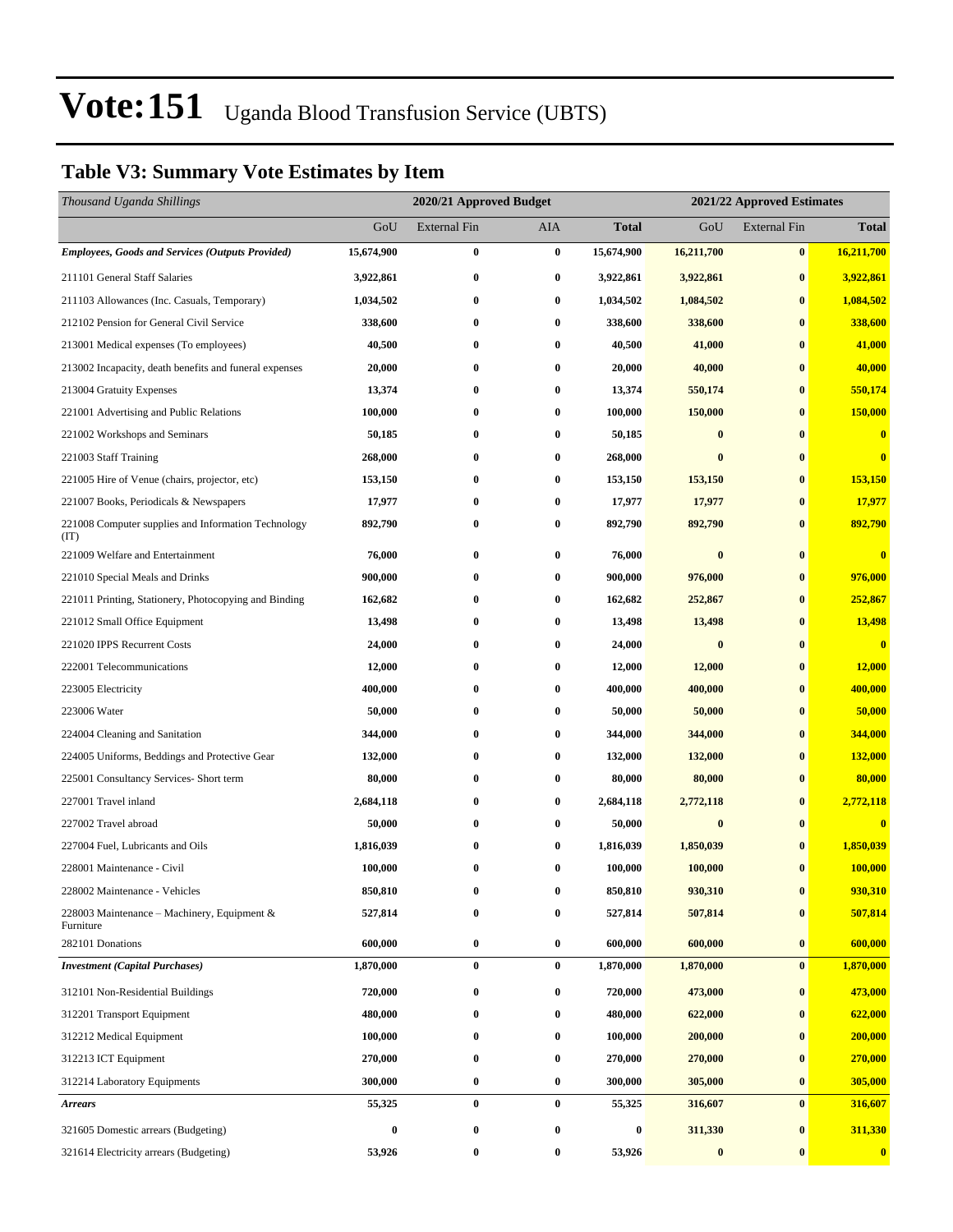| 321617 Salary Arrears (Budgeting) | 1,398      |  | 1.398      | 5,277      | 5,277      |
|-----------------------------------|------------|--|------------|------------|------------|
| <b>Grand Total Vote 151</b>       | 17,600,225 |  | 17.600.225 | 18,398,307 | 18,398,307 |
| <b>Total Excluding Arrears</b>    | 17.544.900 |  | 17.544.900 | 18,081,700 | 18,081,700 |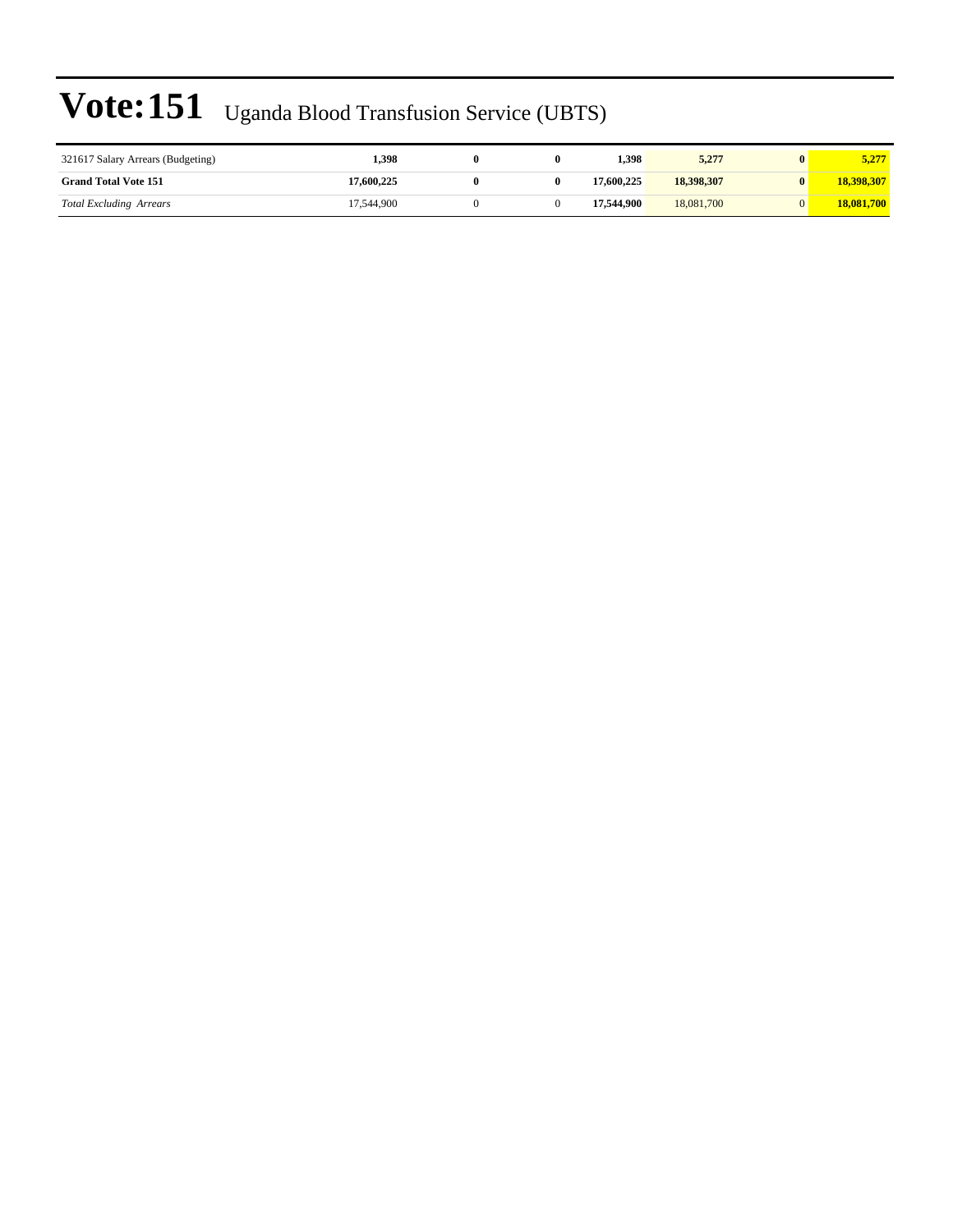### **Table V4: Detailed Estimates by Sub-SubProgramme, Department,Project and Budget Output and Item**

#### *Sub-SubProgrammme 53 Safe Blood Provision*

*Recurrent Budget Estimates*

### **Department 01 Administration** *Thousand Uganda Shillings* **2020/21 Approved Budget 2021/22 Approved Estimates Outputs Provided** Wage Non Wage AIA **Total** Wage Non Wage **Total** *Budget Output 085301 Adminstrative Support Services* 211101 General Staff Salaries 3,922,861 0 0 **3,922,861** 3,922,861 0 **3,922,861** 212102 Pension for General Civil Service 0 338,600 0 **338,600** 0 338,600 **338,600** 213002 Incapacity, death benefits and funeral expenses 0 20,000 0 **20,000** 0 40,000 **40,000** 213004 Gratuity Expenses 0 13,374 0 **13,374** 0 13,374 **13,374** 223006 Water 0 8,000 0 **8,000** 0 8,000 **8,000** 227001 Travel inland 0 45,814 0 **45,814** 0 89,814 **89,814** 227004 Fuel, Lubricants and Oils 0 24,719 0 **24,719** 0 50,719 **50,719** *Total Cost of Budget Output 01 3,922,861 450,507 0 4,373,368 3,922,861 540,507 4,463,368 Budget Output 085319 Human Resource Managment Services* 221020 IPPS Recurrent Costs 0 24,000 0 **24,000** 0 0 **0** 227001 Travel inland 0 44,000 0 **44,000** 0 0 **0** 227004 Fuel, Lubricants and Oils 0 12,000 0 **12,000** 0 0 **0** *Total Cost of Budget Output 19 0 80,000 0 80,000 0 0 0 Budget Output 085320 Records Management Services* 221011 Printing, Stationery, Photocopying and Binding 0 10,000 0 **10,000** 0 0 **0** *Total Cost of Budget Output 20 0 10,000 0 10,000 0 0 0* **Total Cost Of Outputs Provided 3,922,861 540,507 0 4,463,368 3,922,861 540,507 4,463,368 Arrears** Wage Non Wage AIA **Total** Wage Non Wage **Total** *Budget Output 085399 Arrears* 321614 Electricity arrears (Budgeting) 0 53,926 0 **53,926** 0 0 **0** 321617 Salary Arrears (Budgeting) 0 1,398 0 **1,398** 0 5,277 **5,277** *Total Cost of Budget Output 99 0 55,325 0 55,325 0 5,277 5,277* **Total Cost Of Arrears 0 55,325 0 55,325 0 5,277 5,277 Total Cost for Department 01 3,922,861 595,832 0 4,518,693 3,922,861 545,784 4,468,646** *Total Excluding Arrears* 3,922,861 540,507 0 **4,463,368** 3,922,861 540,507 **4,463,368 Department 02 Regional Blood Banks** *Thousand Uganda Shillings* **2020/21 Approved Budget 2021/22 Approved Estimates Outputs Provided** Wage Non Wage AIA **Total** Wage Non Wage **Total**

| <b>Budget Output 085301 Adminstrative Support Services</b> |  |  |         |         |
|------------------------------------------------------------|--|--|---------|---------|
| 211103 Allowances (Inc. Casuals, Temporary)                |  |  | 70,000  | 70,000  |
| 213004 Gratuity Expenses                                   |  |  | 536,800 | 536,800 |
| <b>Total Cost of Budget Output 01</b>                      |  |  | 606,800 | 606,800 |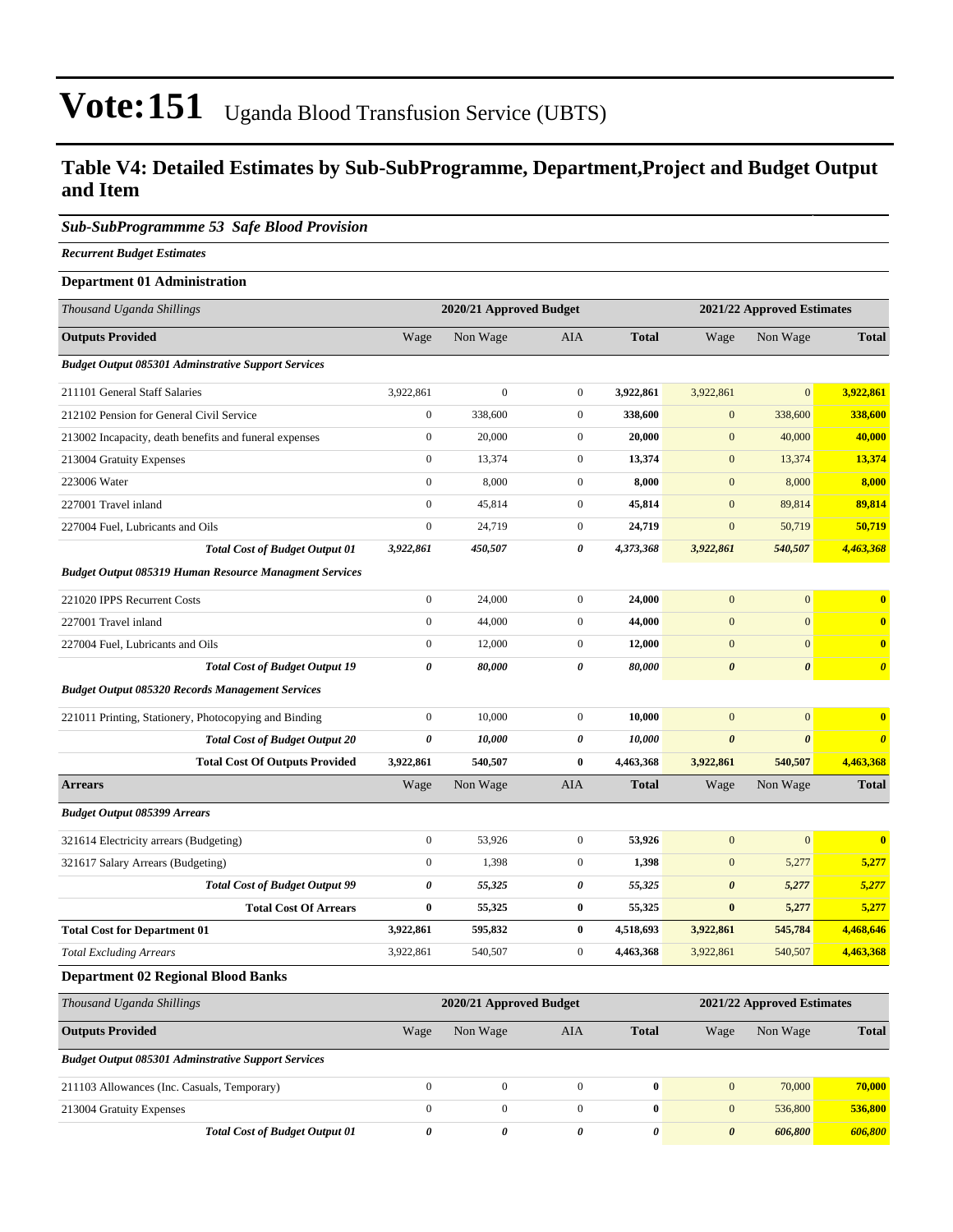#### *Budget Output 085302 Collection of Blood*

| 211103 Allowances (Inc. Casuals, Temporary)                                 | $\boldsymbol{0}$ | 800,000   | $\boldsymbol{0}$ | 800,000   | $\mathbf{0}$<br>800,000              | 800,000                 |
|-----------------------------------------------------------------------------|------------------|-----------|------------------|-----------|--------------------------------------|-------------------------|
| 213001 Medical expenses (To employees)                                      | $\boldsymbol{0}$ | 40,500    | $\boldsymbol{0}$ | 40,500    | $\mathbf{0}$<br>41,000               | 41,000                  |
| 221001 Advertising and Public Relations                                     | $\boldsymbol{0}$ | 100,000   | $\boldsymbol{0}$ | 100,000   | $\boldsymbol{0}$<br>150,000          | 150,000                 |
| 221002 Workshops and Seminars                                               | $\boldsymbol{0}$ | 24,000    | $\boldsymbol{0}$ | 24,000    | $\mathbf{0}$<br>$\mathbf{0}$         | $\bf{0}$                |
| 221003 Staff Training                                                       | $\boldsymbol{0}$ | 100,000   | $\boldsymbol{0}$ | 100,000   | $\mathbf{0}$<br>$\Omega$             | $\overline{0}$          |
| 221005 Hire of Venue (chairs, projector, etc)                               | $\boldsymbol{0}$ | 153,150   | $\boldsymbol{0}$ | 153,150   | $\mathbf{0}$<br>153,150              | 153,150                 |
| 221007 Books, Periodicals & Newspapers                                      | $\boldsymbol{0}$ | 17,977    | $\mathbf{0}$     | 17,977    | $\mathbf{0}$<br>17,977               | 17,977                  |
| 221008 Computer supplies and Information Technology (IT)                    | $\boldsymbol{0}$ | 446,395   | $\boldsymbol{0}$ | 446,395   | $\boldsymbol{0}$<br>446,395          | 446,395                 |
| 221009 Welfare and Entertainment                                            | $\boldsymbol{0}$ | 76,000    | $\boldsymbol{0}$ | 76,000    | $\boldsymbol{0}$<br>$\mathbf{0}$     | $\overline{\mathbf{0}}$ |
| 221010 Special Meals and Drinks                                             | $\boldsymbol{0}$ | 900,000   | $\boldsymbol{0}$ | 900,000   | $\mathbf{0}$<br>976,000              | 976,000                 |
| 221011 Printing, Stationery, Photocopying and Binding                       | $\boldsymbol{0}$ | 46,282    | $\overline{0}$   | 46,282    | $\mathbf{0}$<br>70,282               | 70,282                  |
| 223005 Electricity                                                          | $\boldsymbol{0}$ | 330,000   | $\mathbf{0}$     | 330,000   | $\mathbf{0}$<br>330,000              | 330,000                 |
| 223006 Water                                                                | $\boldsymbol{0}$ | 42,000    | $\boldsymbol{0}$ | 42,000    | $\boldsymbol{0}$<br>42,000           | 42,000                  |
| 224004 Cleaning and Sanitation                                              | $\boldsymbol{0}$ | 24,000    | $\mathbf{0}$     | 24,000    | $\mathbf{0}$<br>24,000               | 24,000                  |
| 224005 Uniforms, Beddings and Protective Gear                               | $\boldsymbol{0}$ | 72,000    | $\mathbf{0}$     | 72,000    | $\mathbf{0}$<br>72,000               | 72,000                  |
| 227001 Travel inland                                                        | $\boldsymbol{0}$ | 1,766,710 | $\overline{0}$   | 1,766,710 | $\mathbf{0}$<br>1,766,710            | 1,766,710               |
| 227002 Travel abroad                                                        | $\boldsymbol{0}$ | 50,000    | $\mathbf{0}$     | 50,000    | $\boldsymbol{0}$<br>$\mathbf{0}$     | $\overline{\mathbf{0}}$ |
| 227004 Fuel, Lubricants and Oils                                            | $\boldsymbol{0}$ | 1,215,973 | $\boldsymbol{0}$ | 1,215,973 | $\boldsymbol{0}$<br>1,215,973        | 1,215,973               |
| 228002 Maintenance - Vehicles                                               | $\boldsymbol{0}$ | 850,810   | $\mathbf{0}$     | 850,810   | $\mathbf{0}$<br>930,310              | 930,310                 |
| 282101 Donations                                                            | $\boldsymbol{0}$ | 600,000   | $\boldsymbol{0}$ | 600,000   | $\boldsymbol{0}$<br>600,000          | 600,000                 |
| <b>Total Cost of Budget Output 02</b>                                       | $\pmb{\theta}$   | 7,655,797 | 0                | 7,655,797 | $\boldsymbol{\theta}$<br>7,635,797   | 7,635,797               |
| <b>Budget Output 085303 Monitoring &amp; Evaluation of Blood Operations</b> |                  |           |                  |           |                                      |                         |
| 221003 Staff Training                                                       | $\boldsymbol{0}$ | 40,000    | $\boldsymbol{0}$ | 40,000    | $\boldsymbol{0}$<br>$\mathbf{0}$     | $\overline{\mathbf{0}}$ |
| 221011 Printing, Stationery, Photocopying and Binding                       | $\boldsymbol{0}$ | 20,000    | $\boldsymbol{0}$ | 20,000    | 40,000<br>$\boldsymbol{0}$           | 40,000                  |
| 227001 Travel inland                                                        | $\boldsymbol{0}$ | 77,592    | $\mathbf{0}$     | 77,592    | $\boldsymbol{0}$<br>77,592           | 77,592                  |
| 227004 Fuel, Lubricants and Oils                                            | $\boldsymbol{0}$ | 83,216    | $\boldsymbol{0}$ | 83,216    | $\boldsymbol{0}$<br>83,216           | 83,216                  |
| <b>Total Cost of Budget Output 03</b>                                       | $\pmb{\theta}$   | 220,809   | 0                | 220,809   | $\boldsymbol{\theta}$<br>200,809     | 200,809                 |
| <b>Budget Output 085304 Laboratory Services</b>                             |                  |           |                  |           |                                      |                         |
| 211103 Allowances (Inc. Casuals, Temporary)                                 | $\boldsymbol{0}$ | 214,502   | $\boldsymbol{0}$ | 214,502   | 214,502<br>$\mathbf{0}$              | 214,502                 |
| 221008 Computer supplies and Information Technology (IT)                    | $\boldsymbol{0}$ | 446,395   | $\boldsymbol{0}$ | 446,395   | $\mathbf{0}$<br>446,395              | 446,395                 |
| 221011 Printing, Stationery, Photocopying and Binding                       | $\boldsymbol{0}$ | 32,000    | $\boldsymbol{0}$ | 32,000    | 32,000<br>$\mathbf{0}$               | <b>32,000</b>           |
| 221012 Small Office Equipment                                               | $\boldsymbol{0}$ | 13,498    | $\mathbf{0}$     | 13,498    | $\boldsymbol{0}$<br>13,498           | 13,498                  |
| 222001 Telecommunications                                                   | $\boldsymbol{0}$ | 12,000    | $\boldsymbol{0}$ | 12,000    | $\boldsymbol{0}$<br>12,000           | 12,000                  |
| 223005 Electricity                                                          | $\boldsymbol{0}$ | 70,000    | $\boldsymbol{0}$ | 70,000    | $\boldsymbol{0}$<br>70,000           | 70,000                  |
| 224004 Cleaning and Sanitation                                              | $\boldsymbol{0}$ | 320,000   | $\boldsymbol{0}$ | 320,000   | $\boldsymbol{0}$<br>320,000          | 320,000                 |
| 224005 Uniforms, Beddings and Protective Gear                               | $\boldsymbol{0}$ | 60,000    | $\boldsymbol{0}$ | 60,000    | $\boldsymbol{0}$<br>60,000           | 60,000                  |
| 227001 Travel inland                                                        | $\boldsymbol{0}$ | 300,000   | $\boldsymbol{0}$ | 300,000   | $\boldsymbol{0}$<br>300,000          | 300,000                 |
| 227004 Fuel, Lubricants and Oils                                            | $\boldsymbol{0}$ | 219,530   | $\boldsymbol{0}$ | 219,530   | $\boldsymbol{0}$<br>219,530          | 219,530                 |
| 228001 Maintenance - Civil                                                  | $\boldsymbol{0}$ | 100,000   | $\boldsymbol{0}$ | 100,000   | $\boldsymbol{0}$<br>100,000          | 100,000                 |
| 228003 Maintenance - Machinery, Equipment & Furniture                       | $\boldsymbol{0}$ | 527,814   | $\boldsymbol{0}$ | 527,814   | $\boldsymbol{0}$<br>507,814          | 507,814                 |
| <b>Total Cost of Budget Output 04</b>                                       | 0                | 2,315,739 | 0                | 2,315,739 | $\boldsymbol{\theta}$<br>2,295,739   | 2,295,739               |
| <b>Budget Output 085306 Planning and Information Services</b>               |                  |           |                  |           |                                      |                         |
| 211103 Allowances (Inc. Casuals, Temporary)                                 | $\boldsymbol{0}$ | 20,000    | $\boldsymbol{0}$ | 20,000    | $\boldsymbol{0}$<br>$\boldsymbol{0}$ | $\bf{0}$                |
|                                                                             |                  |           |                  |           |                                      |                         |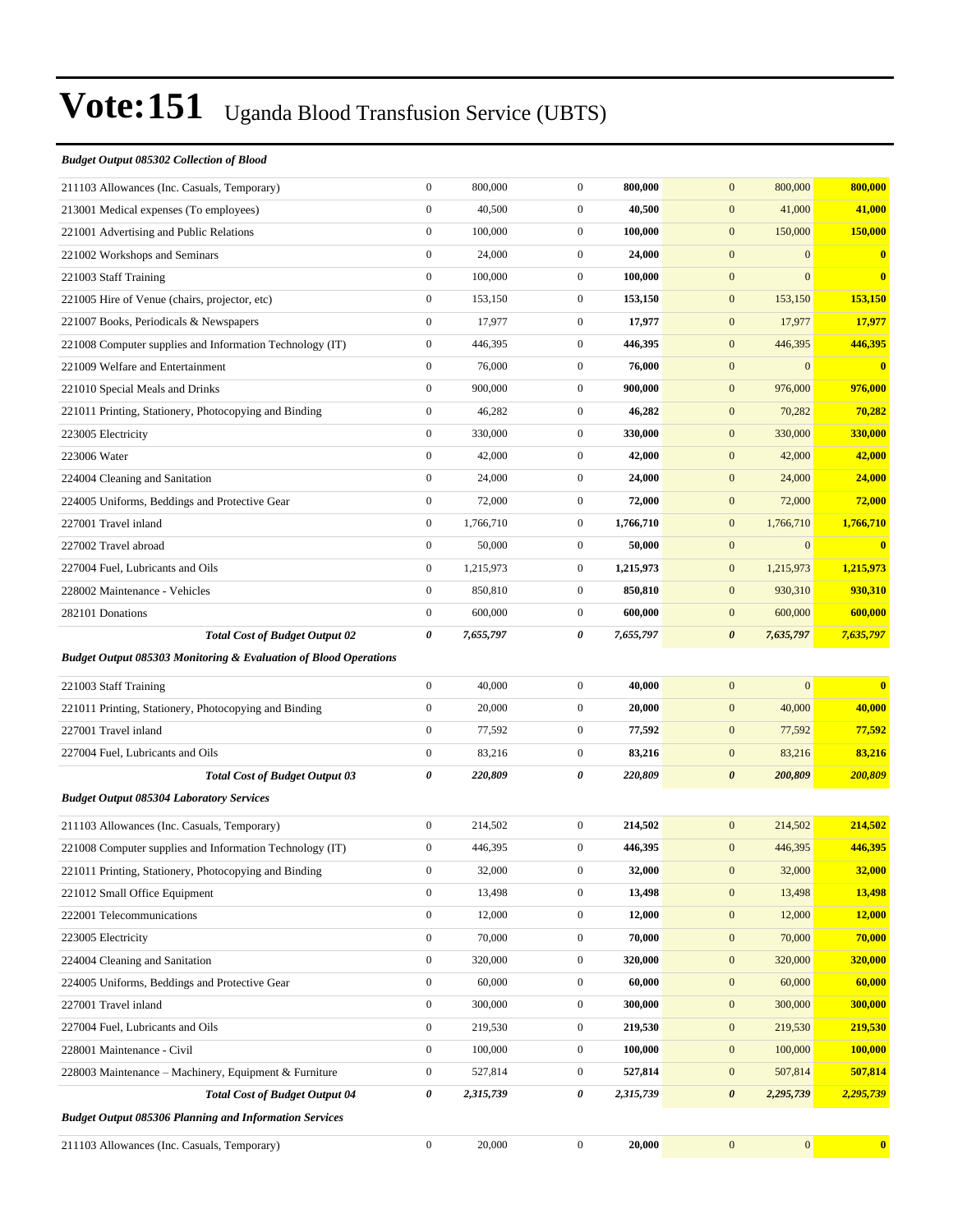| 221003 Staff Training                                  | $\mathbf{0}$ | 40,000     | $\Omega$       | 40.000       | $\overline{0}$<br>$\mathbf{0}$   | $\mathbf{0}$            |
|--------------------------------------------------------|--------------|------------|----------------|--------------|----------------------------------|-------------------------|
| 221011 Printing, Stationery, Photocopying and Binding  | $\mathbf{0}$ | 40,000     | $\overline{0}$ | 40,000       | $\mathbf{0}$<br>70,000           | 70,000                  |
| 227001 Travel inland                                   | $\mathbf{0}$ | 350,001    | $\overline{0}$ | 350,001      | $\mathbf{0}$<br>350,001          | 350,001                 |
| 227004 Fuel, Lubricants and Oils                       | $\mathbf{0}$ | 132,400    | $\overline{0}$ | 132,400      | 152,400<br>$\mathbf{0}$          | 152,400                 |
| <b>Total Cost of Budget Output 06</b>                  | 0            | 582,401    | 0              | 582,401      | $\boldsymbol{\theta}$<br>572,401 | 572,401                 |
| <b>Budget Output 085307 Quality Assurance Services</b> |              |            |                |              |                                  |                         |
| 221002 Workshops and Seminars                          | $\mathbf{0}$ | 26,185     | $\overline{0}$ | 26,185       | $\overline{0}$<br>$\mathbf{0}$   | $\overline{0}$          |
| 221003 Staff Training                                  | $\mathbf{0}$ | 88,000     | $\overline{0}$ | 88,000       | $\overline{0}$<br>$\mathbf{0}$   | $\overline{\mathbf{0}}$ |
| 221011 Printing, Stationery, Photocopying and Binding  | $\mathbf{0}$ | 14,400     | $\overline{0}$ | 14,400       | $\mathbf{0}$<br>40,585           | 40,585                  |
| 225001 Consultancy Services- Short term                | $\mathbf{0}$ | 80,000     | $\overline{0}$ | 80,000       | 80,000<br>$\mathbf{0}$           | 80,000                  |
| 227001 Travel inland                                   | $\mathbf{0}$ | 70,000     | $\Omega$       | 70,000       | 158,000<br>$\mathbf{0}$          | 158,000                 |
| 227004 Fuel, Lubricants and Oils                       | $\mathbf{0}$ | 118,200    | $\mathbf{0}$   | 118,200      | $\mathbf{0}$<br>118,200          | 118,200                 |
| <b>Total Cost of Budget Output 07</b>                  | 0            | 396,785    | 0              | 396,785      | $\boldsymbol{\theta}$<br>396,785 | 396,785                 |
| <b>Total Cost Of Outputs Provided</b>                  | $\bf{0}$     | 11,171,532 | $\bf{0}$       | 11,171,532   | 11,708,331<br>$\bf{0}$           | 11,708,331              |
| <b>Total Cost for Department 02</b>                    | $\bf{0}$     | 11,171,532 | $\bf{0}$       | 11, 171, 532 | 11,708,331<br>$\bf{0}$           | 11,708,331              |
| <b>Total Excluding Arrears</b>                         | $\mathbf{0}$ | 11,171,532 | $\overline{0}$ | 11,171,532   | 11,708,331<br>$\mathbf{0}$       | 11,708,331              |

#### **Department 03 Internal Audit**

| Thousand Uganda Shillings                                                   | 2021/22 Approved Estimates<br>2020/21 Approved Budget |          |                |              |                       |          |              |
|-----------------------------------------------------------------------------|-------------------------------------------------------|----------|----------------|--------------|-----------------------|----------|--------------|
| <b>Outputs Provided</b>                                                     | Wage                                                  | Non Wage | <b>AIA</b>     | <b>Total</b> | Wage                  | Non Wage | <b>Total</b> |
| <b>Budget Output 085303 Monitoring &amp; Evaluation of Blood Operations</b> |                                                       |          |                |              |                       |          |              |
| 227001 Travel inland                                                        | $\mathbf{0}$                                          | 30,000   | $\overline{0}$ | 30,000       | $\boldsymbol{0}$      | 30,000   | 30,000       |
| 227004 Fuel, Lubricants and Oils                                            | $\mathbf{0}$                                          | 10,000   | $\mathbf{0}$   | 10,000       | $\mathbf{0}$          | 10,000   | 10,000       |
| <b>Total Cost of Budget Output 03</b>                                       | 0                                                     | 40,000   | 0              | 40,000       | $\boldsymbol{\theta}$ | 40,000   | 40,000       |
| <b>Total Cost Of Outputs Provided</b>                                       | $\bf{0}$                                              | 40,000   | $\bf{0}$       | 40,000       | $\bf{0}$              | 40.000   | 40,000       |
| <b>Total Cost for Department 03</b>                                         | $\bf{0}$                                              | 40,000   | $\mathbf{0}$   | 40,000       | $\bf{0}$              | 40,000   | 40,000       |
| <b>Total Excluding Arrears</b>                                              | $\mathbf{0}$                                          | 40,000   | $\mathbf{0}$   | 40,000       | $\boldsymbol{0}$      | 40,000   | 40,000       |
| <b>Development Budget Estimates</b>                                         |                                                       |          |                |              |                       |          |              |

### **Project 1672 Retooling of Uganda Blood Transfusion services**

| Thousand Uganda Shillings                                                            |                               | 2020/21 Approved Budget | 2021/22 Draft Estimates |              |                               |                       |              |
|--------------------------------------------------------------------------------------|-------------------------------|-------------------------|-------------------------|--------------|-------------------------------|-----------------------|--------------|
| <b>Capital Purchases</b>                                                             | <b>GoU Dev't External Fin</b> |                         | <b>AIA</b>              | <b>Total</b> | <b>GoU Dev't External Fin</b> |                       | <b>Total</b> |
| <b>Budget Output 085372 Government Buildings and Administrative Infrastructure</b>   |                               |                         |                         |              |                               |                       |              |
| 312101 Non-Residential Buildings                                                     | 720,000                       | $\mathbf{0}$            | $\overline{0}$          | 720,000      | 473,000                       | $\mathbf{0}$          | 473,000      |
| <b>Total Cost Of Budget Output 085372</b>                                            | 720,000                       | 0                       | 0                       | 720,000      | 473,000                       | $\boldsymbol{\theta}$ | 473,000      |
| <b>Budget Output 085375 Purchase of Motor Vehicles and Other Transport Equipment</b> |                               |                         |                         |              |                               |                       |              |
| 312201 Transport Equipment                                                           | 480,000                       | $\mathbf{0}$            | $\mathbf{0}$            | 480,000      | 622,000                       | $\mathbf{0}$          | 622,000      |
| Total Cost Of Budget Output 085375                                                   | 480,000                       | 0                       | 0                       | 480,000      | 622,000                       | $\boldsymbol{\theta}$ | 622,000      |
| Budget Output 085376 Purchase of Office and ICT Equipment, including Software        |                               |                         |                         |              |                               |                       |              |
| 312213 ICT Equipment                                                                 | 270,000                       | $\mathbf{0}$            | $\overline{0}$          | 270,000      | 270,000                       | $\mathbf{0}$          | 270,000      |
| Total Cost Of Budget Output 085376                                                   | 270,000                       | 0                       | 0                       | 270,000      | 270,000                       | $\boldsymbol{\theta}$ | 270,000      |
| <b>Budget Output 085377 Purchase of Specialised Machinery &amp; Equipment</b>        |                               |                         |                         |              |                               |                       |              |
| 312212 Medical Equipment                                                             | 100,000                       | $\mathbf{0}$            | $\Omega$                | 100,000      | 200,000                       | $\mathbf{0}$          | 200,000      |